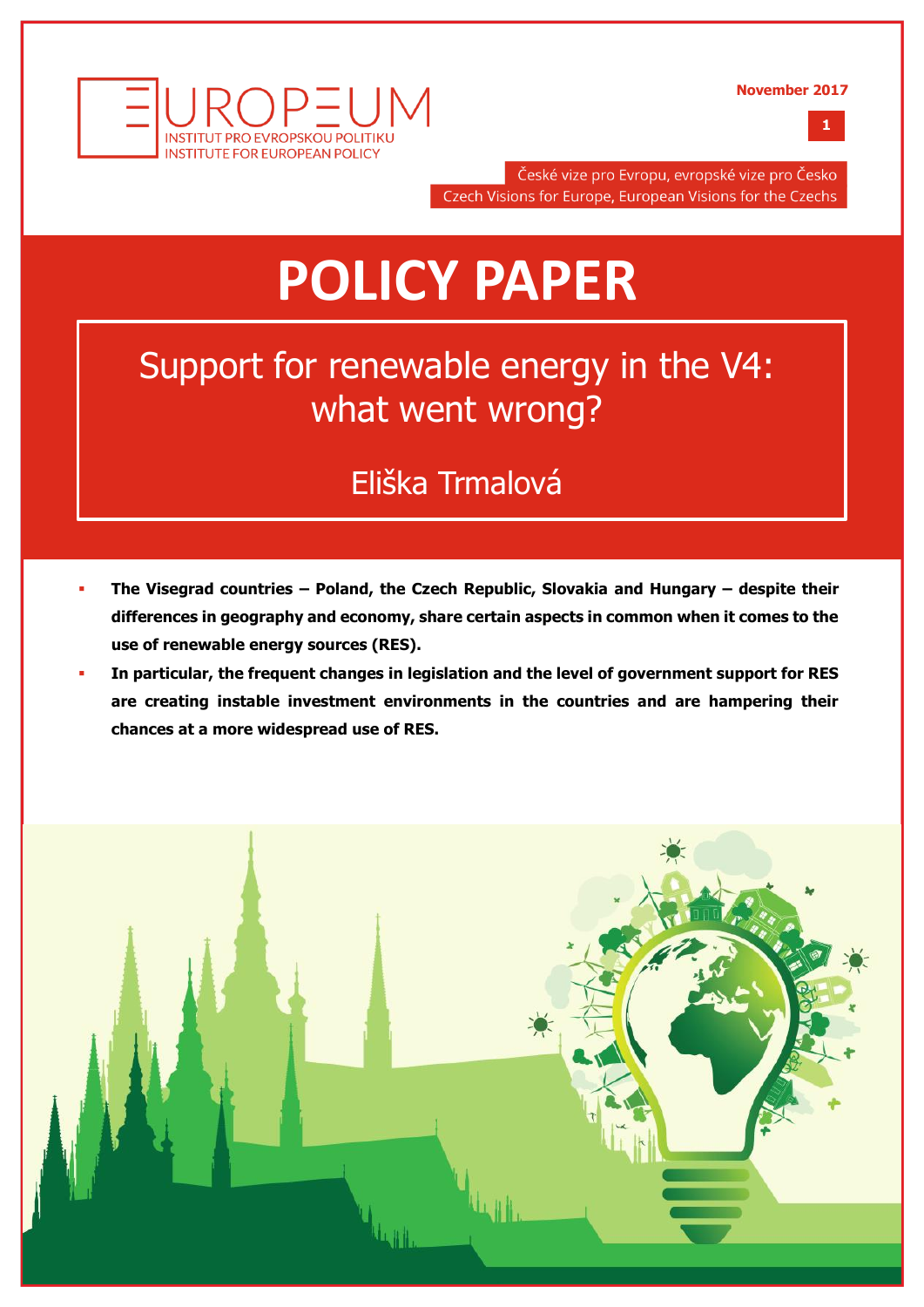

INSTITUT PRO EVROPSKOLLPOLITIK **INSTITUTE FOR EUROPEAN POLICY** 

> České vize pro Evropu, evropské vize pro Česko Czech Visions for Europe, European Visions for the Czechs

## Introduction to the energy sector in the Visegrad Group with emphasis on the RES

When talking about the Visegrad Group, we have to realize that these are separate states with their specifics. However, when it comes to energy, we can find common characteristics. All states of the Visegrad Group are in the Central Europe and have joined the EU in 2004. They all count as the post-communist states and this heritage influences their present significantly. There is a big difference between an institutional "hardware", which is to a considerable extent inherited from the state-socialist period, and cultural "software", which is rather hybrid, i.e. based on the long-established traditions and the pressures of globalization and Europeanization of the 1990s.<sup>1</sup>

Historically, there has been a strong tradition of big, state-owned energy companies and poor tradition of public consultation and deliberation which is mirrored into today´s lack of the culture of dialogue. There is also limited legitimacy for a plurality of competing interests. In the field of energy, national action plans and strategies affirmatively talk about energy efficiency, reduction of energy imports and energy security. Despite savings and efficiency efforts, the demand for energy is likely to grow. Although the states of Visegrad Group agree on the diversification as one of the approaches for higher energy security, there is a lack of finances invested into new technologies. It gives the impression that government representatives underline RES development as necessary only due to the EU membership and not for the sake of the climate.

The question of governance is crucial, for its instability causes the instability of the regulatory environment as well. So while the EU pushes for stronger RES support policies, the Visegrad Group struggles with the instable political fields that are unable to handle this issue. It is a major challenge because states have to come up with their own ways of implementing the RES directives due to the different environmental possibilities of each state.

## The potential of RES across the Visegrad Group

In Poland, there is a big potential for onshore and also offshore wind<sup>2</sup> (the Baltic Sea region has the average wind speed of 2-3 meters per second).<sup>3</sup> In 2015, Poland was  $7<sup>th</sup>$ in the world in the new installed wind capacity and  $12<sup>th</sup>$  in the overall installed capacity. <sup>4</sup> In terms of electricity generation, wind energy is, thanks to its rapid growth, the largest renewable energy source. It increased by 550 % between years 2010 and 2015.<sup>5</sup>

The share of renewable sources in TPES (Total Primary Energy Supply) doubled from 2010 to 2015 from 5 % to 10 %. In terms of TPES and TFC (Total Final Consumption), biofuels and waste replaced the historically dominating hydropower in 2007 and are now the main RES, mainly due to co-firing  $-$  biomass<sup>6</sup> is co-fired with coal in the existing coal power stations. This represents cheaper alternative than building new biomass power plants. However, biomass burning in often out-dated power plants is one of the least effective uses of biomass.

In case of the Czech Republic, biomass is the only widely available RES. For the future there are plans for

<sup>&</sup>lt;sup>1</sup> Szulecki, Kacper, Poland's renewable energy policy mix: European influence and domestic soap opera, ResearchGate, May 2017, p. 8, Available at: [https://www.researchgate.net/](https://www.researchgate.net/publication/316740570) ation/316740570

<sup>2</sup> Onshore wind potential accounts to 10.9 GW by 2020 (PWEA) and offshore wind potential accounts for 500 – 1500 MW by 2020 (PWEA, EWEA). We have to take into account that building offshore wind plants costs about twice as much as onshore.

<sup>&</sup>lt;sup>3</sup> REmap renewable energy prospects for Poland, IRENA, October 2015, p. 9, Available at: [http://www.irena.org/](http://www.irena.org/DocumentDownloads/Publications/IRENA_REmap_Poland_paper_2015_EN.pdf) [DocumentDownloads/Publications/IRENA\\_REmap\\_Poland\\_paper\\_](http://www.irena.org/DocumentDownloads/Publications/IRENA_REmap_Poland_paper_2015_EN.pdf) [2015\\_EN.pdf.](http://www.irena.org/DocumentDownloads/Publications/IRENA_REmap_Poland_paper_2015_EN.pdf)

<sup>4</sup> Energy Policies of IEA Countries: Poland 2016 Review, Organisation for Economic Co-operation and Development/International Energy Agency, 2017, p. 97, Available at: [https://www.iea.org/publications/freepublications/publication/](https://www.iea.org/publications/freepublications/publication/energy-policies-of-iea-countries---poland-2016-review---executive-summary---polish.html) [energy-policies-of-iea-countries---poland-2016-review---executive](https://www.iea.org/publications/freepublications/publication/energy-policies-of-iea-countries---poland-2016-review---executive-summary---polish.html)[summary---polish.html.](https://www.iea.org/publications/freepublications/publication/energy-policies-of-iea-countries---poland-2016-review---executive-summary---polish.html)

<sup>&</sup>lt;sup>5</sup> Szulecki, Kacper, Poland's renewable energy policy mix: European influence and domestic soap opera, ResearchGate, May 2017, p. 4, Available at: [https://www.researchgate.net/](https://www.researchgate.net/publication/316740570) [publication/316740570.](https://www.researchgate.net/publication/316740570)

<sup>&</sup>lt;sup>6</sup> Primary solid biofuels.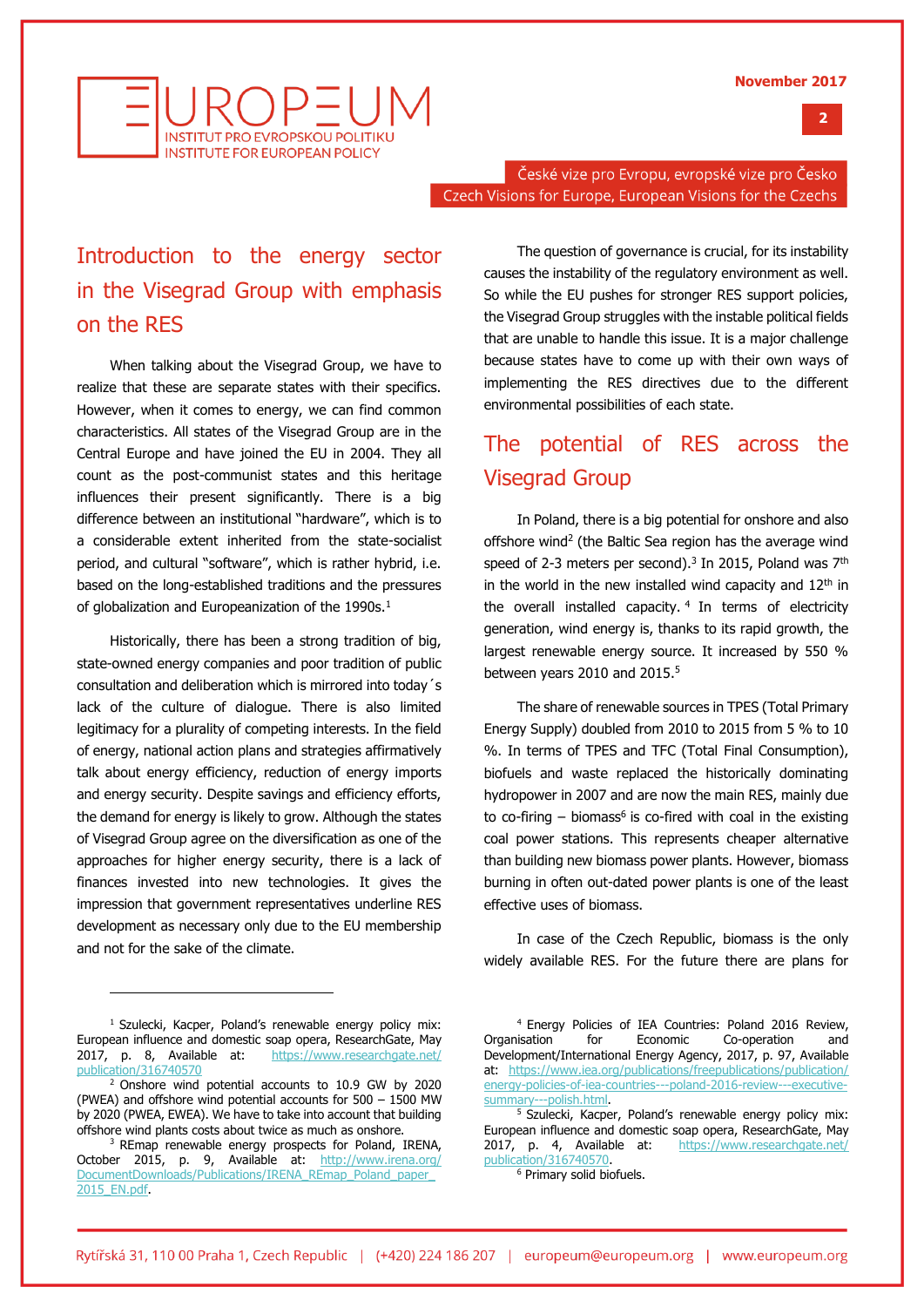### **3**



České vize pro Evropu, evropské vize pro Česko Czech Visions for Europe, European Visions for the Czechs

solar, geothermal energy and also for biomass as a way to make use of the large forests and agricultural waste (the so-called waste biomass). Among others, there is also a potential for biomass from fast-growing crops<sup>7</sup>.

Slovakia has a large share of hydropower in energy mix where it accounts for 17 %. <sup>8</sup> This great deal of hydropower is used despite relatively few large-scale projects. Apart from hydropower, there is a small contribution of biomass. Until 2011, there was no role of solar energy but since mid-2011 it started to grow significantly. There is also a plan for the development of wind power, even though biomass is still prioritised.

Situation in Hungary indicates very small penetration of RES. In the terms of electricity generation, biomass accounts for 6 % and wind for 3 %.<sup>9</sup>

## The Europe 2020 Strategy Targets

The Europe 2020 Strategy emphasizes smart, sustainable and inclusive growth as a way to overcome the structural weaknesses in Europe's economy, improve its competitiveness and productivity and underpin a sustainable social market economy. Its climate and energy targets are for the whole EU to lower greenhouse gas emissions by 20 % compared to 1990 levels, have 20 % of energy coming from RES and increase energy efficiency by 20%, all until 2020. These overall targets are then modified for each country. The Czech Republic and Hungary already

gained their target of share of energy from RES, while Slovakia is very close and Poland has still a long way to go.

Poland´s target is to have 15 % share of RES in gross final energy consumption, which is then split into 10 % transport target, 19 % electricity target and 17 % heating and cooling target. Other binding target is to limit greenhouse gas emissions (GHG) in sectors not covered by the EU ETS to 14 % above 2005 levels. The non-binding target for Poland is to reduce its energy consumption by 20 %.<sup>10</sup> Polish share of RES in electricity generation remains  $6<sup>th</sup>$  lowest among the IEA countries.<sup>11</sup>

The Czech Republic has to gain 13 % share of energy from RES in gross final energy consumption, while achieving 10.8 % transport target, where it lacks biofuels of the second and third generation.<sup>12</sup> In 2015, RES accounted for 9.4 % of TPES but it is not likely to grow significantly.<sup>13</sup> This struggle is present also in the other Visegrad countries as they handed over the declaration to the European Commission asking for reconsidering its proposal of phasing-out first generation of biofuels after 2020.

Targets for Slovakia are 14 % of RES in gross final energy consumption. In 2015, RES accounted for 13 % of gross final energy consumption and 22.6 % of the electricity generation in 2014.<sup>14</sup>

Hungary´s target in RES in gross energy consumption is 13 %. The forecast predicts 14.7 % which still means the

 $<sup>7</sup>$  For example hybrid willow and Japanese poplar.</sup>

<sup>8</sup> Sepova, Veronika, col., Energeticky trh 2015: Market Report, Energy Analytics, 2016, p. 36, Available at: [http://www.energia.sk/fileadmin/user\\_upload/EA-ENERGETICKY-](http://www.energia.sk/fileadmin/user_upload/EA-ENERGETICKY-TRH-SR-2015.pdf)[TRH-SR-2015.pdf.](http://www.energia.sk/fileadmin/user_upload/EA-ENERGETICKY-TRH-SR-2015.pdf)

<sup>&</sup>lt;sup>9</sup> Energy Policies of IEA Countries: Hungary 2017 Review, Organisation for Economic Co-operation and Development/International Energy Agency, 2017, p. 67, Available at: [https://www.iea.org/publications/freepublications/publication/](https://www.iea.org/publications/freepublications/publication/EnergyPoliciesofIEACountriesHungary2017Review.pdf) [EnergyPoliciesofIEACountriesHungary2017Review.pdf.](https://www.iea.org/publications/freepublications/publication/EnergyPoliciesofIEACountriesHungary2017Review.pdf)

<sup>&</sup>lt;sup>10</sup> Energy Policies of IEA Countries: Poland 2016 Review, Organisation for Economic Co-operation and Development/International Energy Agency, 2017, p. 95, Available at: [https://www.iea.org/publications/freepublications/publication/](https://www.iea.org/publications/freepublications/publication/energy-policies-of-iea-countries---poland-2016-review---executive-summary---polish.html) [energy-policies-of-iea-countries---poland-2016-review---executive](https://www.iea.org/publications/freepublications/publication/energy-policies-of-iea-countries---poland-2016-review---executive-summary---polish.html)[summary---polish.html.](https://www.iea.org/publications/freepublications/publication/energy-policies-of-iea-countries---poland-2016-review---executive-summary---polish.html)

<sup>&</sup>lt;sup>11</sup> International Energy Agency member countries are most of the European countries, Turkey, the USA, Canada, Australia, New Zealand and Japan.

<sup>&</sup>lt;sup>12</sup> First generation lacks attractiveness because it uses food crops. The second generation concentrates on non-food crops, alternatively on inedible parts of the food crops. The third generation uses algae or microbes which live in places unsuitable for growing food crops. Second and third generation are called advanced biofuels.

<sup>13</sup> Energy Policies of IEA Countries: The Czech Republic 2016 Review, Organisation for Economic Co-operation and Development/International Energy Agency, 2017, p. 63-64, Available at: [https://www.iea.org/publications/freepublications/](https://www.iea.org/publications/freepublications/publication/energy-policies-of-iea-countries---czech-republic-2016-review.html) [publication/energy-policies-of-iea-countries---czech-republic-2016](https://www.iea.org/publications/freepublications/publication/energy-policies-of-iea-countries---czech-republic-2016-review.html) [review.html.](https://www.iea.org/publications/freepublications/publication/energy-policies-of-iea-countries---czech-republic-2016-review.html)

<sup>&</sup>lt;sup>14</sup> Assessment of climate change policies in the context of the European Semester, Country Report: Slovakia, Ecologic Institute and eclareon, 2014, Available at[: https://www.ecologic.eu/11022.](https://www.ecologic.eu/11022)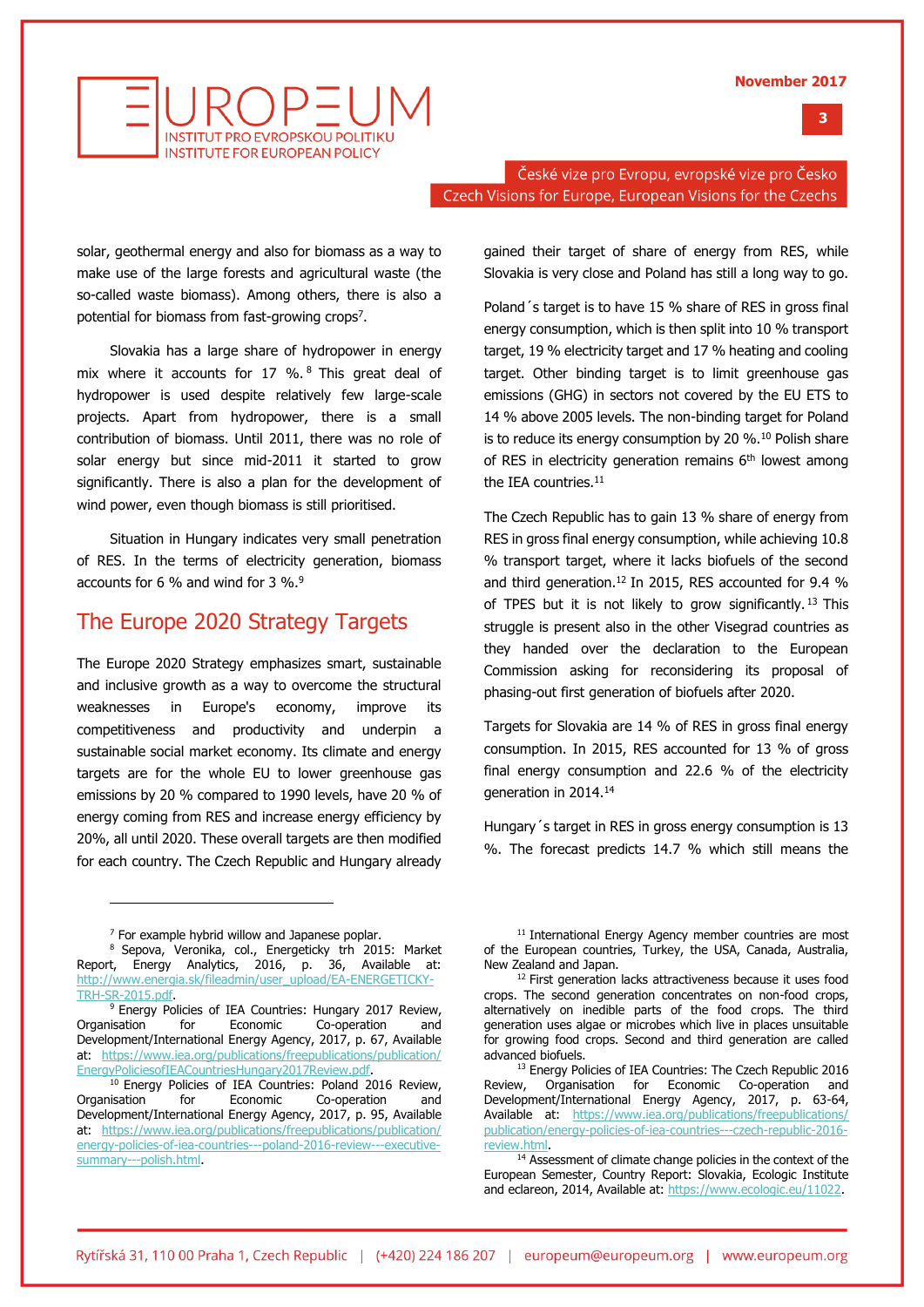**4**



České vize pro Evropu, evropské vize pro Česko Czech Visions for Europe, European Visions for the Czechs

smallest forecasted penetration of RES of the EU´s electricity demand.<sup>15</sup>

Key data for renewable energy in the V4

#### **Figure 1: Installed capacity (in electricity):**

| Poland (2015)         | 37.3 GW |
|-----------------------|---------|
| Czech Republic (2014) | 22.4 GW |
| Slovakia (2015)       | 8.09 GW |
| Hungary (2015)        | 8.6 GW  |

#### **Figure 2: Electricity generation sources by country:**









Source: IEA Reports, 2015

<sup>15</sup> Europe 2020 targets: statistics and indicators for Hungary, 2017, Available at: [https://ec.europa.eu/info/strategy/european-](https://ec.europa.eu/info/strategy/european-semester/european-semester-your-country/hungary/europe-2020-targets-statistics-and-indicators-hungary_cs)

j

[semester/european-semester-your-country/hungary/europe-2020](https://ec.europa.eu/info/strategy/european-semester/european-semester-your-country/hungary/europe-2020-targets-statistics-and-indicators-hungary_cs) [targets-statistics-and-indicators-hungary\\_cs.](https://ec.europa.eu/info/strategy/european-semester/european-semester-your-country/hungary/europe-2020-targets-statistics-and-indicators-hungary_cs)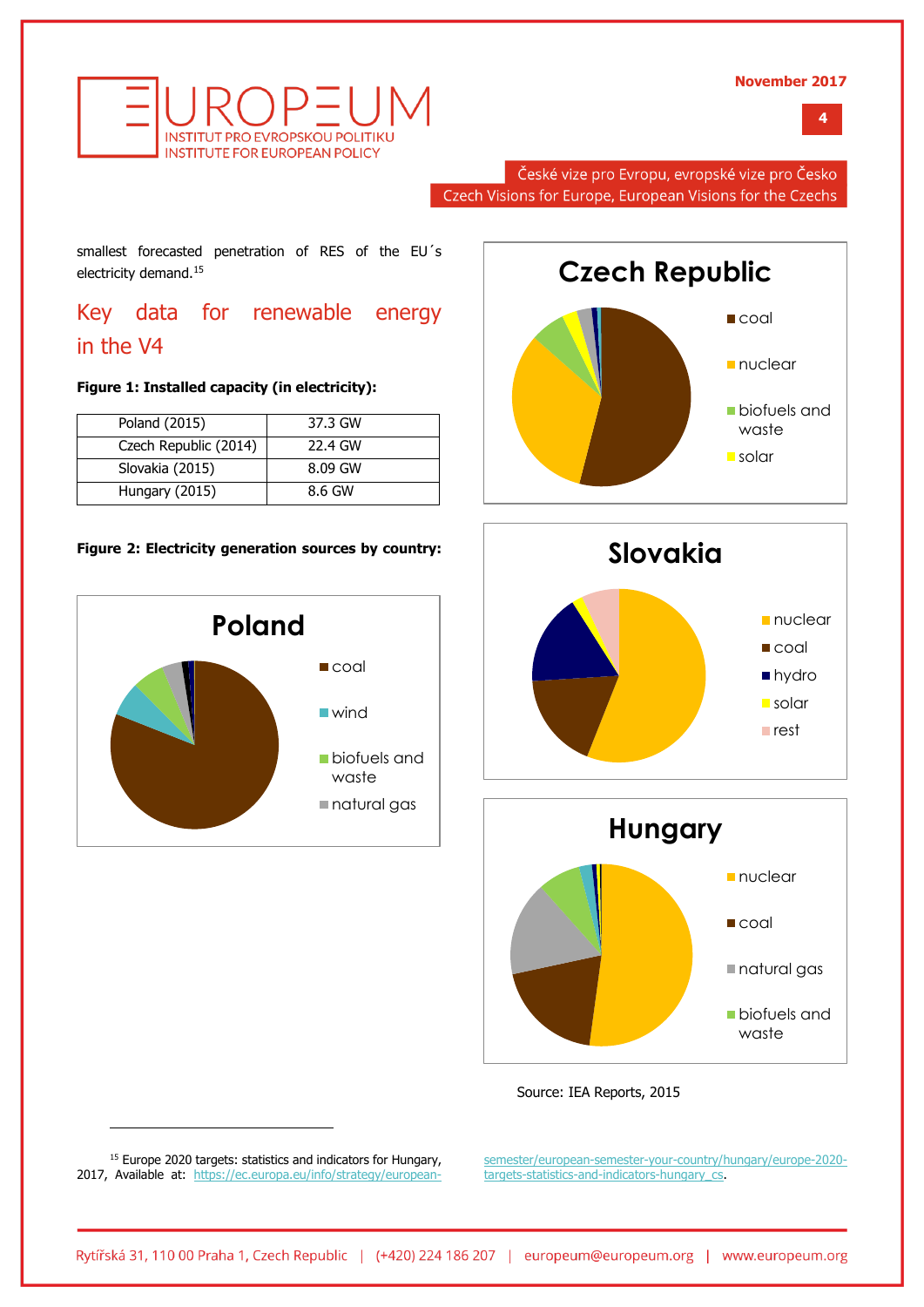**5**



České vize pro Evropu, evropské vize pro Česko Czech Visions for Europe, European Visions for the Czechs



#### **Figure 3: Breakdown of TPES in IEA member countries (2015):**

Notes: Data are provisional for 2015. Electricity imports are not included.

\* Estonia's coal represents oil shale.

Source: IEA (2017a), World Energy Balances - 2017 Preliminary edition, www.iea.org/statistics/.





Source: IEA (2016a), Energy Balances of OECD Countries 2016, www.iea.org/statistics/

Based on this data, one question becomes clear: Is the low penetration of RES in the V4 caused by limited natural conditions or is it partly due to the poor systems of support mechanisms?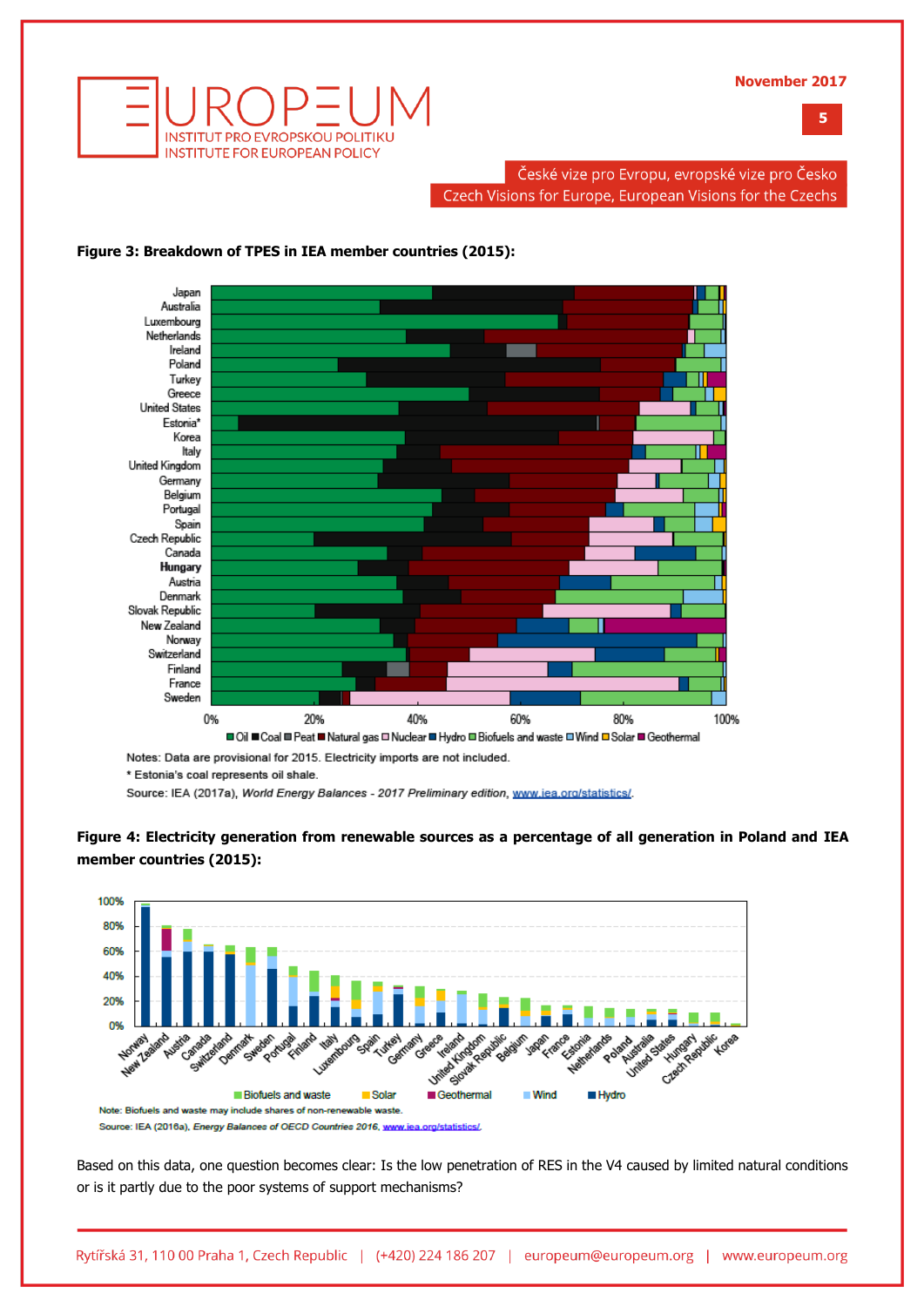



České vize pro Evropu, evropské vize pro Česko Czech Visions for Europe, European Visions for the Czechs

## Main struggles of the Visegrad Group in the energy sector

Poland is struggling with the problem of state-owned energy monopolies which have a strong position and influence the shaping of energy policy, mainly in coal, electricity, gas and oil sector. The biggest challenge remains coal dependency. In 2014, coal accounted for 88 % of energy mix, in 2015 this number decreased to 81 %. Two biggest coal-fired power plants are Bełchatów (lignite) and Kozienice (hard coal) which together account for 28 % of Poland´s electricity supply. The problem is that current government led by Prawo i Sprawiedliwość (PiS) sees coal as national treasure allowing for its low import dependency. Poland indeed is one of the least energy dependent EU member states. However, coal causes air pollution and is in contrary to the Europe 2020 Strategy.

Moreover, high costs of domestic coal extraction and decreasing coal prices at the global market make large parts of the Polish coal sector uncompetitive, thus without economic sense. Poland gained the exception contained in the Article 10c of Directive 2003/87/EC as amended by Directive 2009/29/EC, which ensures allocation of free emission allowances to the operators of installations for electricity production.<sup>16</sup> Nevertheless, this provision should run only for transitional period and under certain conditions.<sup>17</sup> Another major challenge is the integration of increasing share of RES into system which is dominated by large coal-powered plants with limited flexibility.<sup>18</sup> Polish Transmission System Operator (TSO) is contracting "mustrun" services and arranges bilateral agreements with neighbouring TSOs. Also, while previous mechanism of RES

j

support (mentioned below) succeeded in developing wind capacity, it did not spur investments in new types of technologies. It was more favourable to use co-firing biomass with coal in existing power plants to comply with the RES obligation than to invest big amounts of money into new technologies. As a consequence, the renewable energy mix is unbalanced.

In the Czech Republic, carbon intensity is also a significant problem which is visible in high emission numbers per capita. Share of coal among electricity generation exceeds 50 % which makes it 4<sup>th</sup> highest number in the IEA countries, but still behind Poland. Attempts at battling local pollution experienced a setback in October 2015 when the government partially revoked the limits on coal mining from 1991. It is in contrary to the EU´s commitment to low-carbon transition but the risk of high levels of unemployment in certain regions is seen as a priority. However, since 2005 energy produced from coal has decreased and the position of coal should be gradually replaced, probably mainly by nuclear energy.<sup>19</sup>

Slovakia struggles mainly with its import dependence on primary energy sources which lies at approximately 90 %. It is also the  $5<sup>th</sup>$  most energy intensive country in the EU. Furthermore, taxes on energy are significantly below the EU average. The introduction of a carbon tax for the non-ETS sectors has been considered but so far no progress has been made. Another problem is that there are, regardless of the efforts of the EU, little efforts at changing the electricity suppliers among the households<sup>20</sup>. This trend can be seen also among other Visegrad states. Its causes may be found in the increasing share of the regulated part of the electricity price which makes the change of supplier less

<sup>16</sup> Derogations from a transition – Free EU ETS allowances for the electricity sector in Poland, A 2015 ClientEarth Report, p. 6, 20- 23 Available at: [https://www.documents.clientearth.org/wp](https://www.documents.clientearth.org/wp-content/uploads/library/2016-06-13-derogations-from-transformation-ce-en.pdf)[content/uploads/library/2016-06-13-derogations-from](https://www.documents.clientearth.org/wp-content/uploads/library/2016-06-13-derogations-from-transformation-ce-en.pdf)[transformation-ce-en.pdf.](https://www.documents.clientearth.org/wp-content/uploads/library/2016-06-13-derogations-from-transformation-ce-en.pdf)

<sup>&</sup>lt;sup>17</sup> EU member states can apply for this exception to the EC when they obey following conditions – their GDP per capita was in 2013 under 60 % of the EU average, their energy mix is at least 1/3 dependent on one type of fossil fuel and they have to hand in a plan of investments for the modernization of energy sector.

<sup>&</sup>lt;sup>18</sup> Energy Policies of IEA Countries: Poland 2016 Review, Organisation for Economic Co-operation and

Development/International Energy Agency, 2017, p. 27, Available at: [https://www.iea.org/publications/freepublications/publication/](https://www.iea.org/publications/freepublications/publication/energy-policies-of-iea-countries---poland-2016-review---executive-summary---polish.html) [energy-policies-of-iea-countries---poland-2016-review---executive](https://www.iea.org/publications/freepublications/publication/energy-policies-of-iea-countries---poland-2016-review---executive-summary---polish.html)[summary---polish.html.](https://www.iea.org/publications/freepublications/publication/energy-policies-of-iea-countries---poland-2016-review---executive-summary---polish.html)

<sup>&</sup>lt;sup>19</sup> Energy Policies of IEA Countries: The Czech Republic 2016 Review, Organisation for Economic Co-operation and Development/International Energy Agency, 2017, p. 18, Available at: [https://www.iea.org/publications/freepublications/publication/](https://www.iea.org/publications/freepublications/publication/energy-policies-of-iea-countries---czech-republic-2016-review.html) [energy-policies-of-iea-countries---czech-republic-2016](https://www.iea.org/publications/freepublications/publication/energy-policies-of-iea-countries---czech-republic-2016-review.html) [review.html.](https://www.iea.org/publications/freepublications/publication/energy-policies-of-iea-countries---czech-republic-2016-review.html)

 $20$  It is paradoxical because of the dissatisfaction of mainly large industrial customers with the high electricity prices.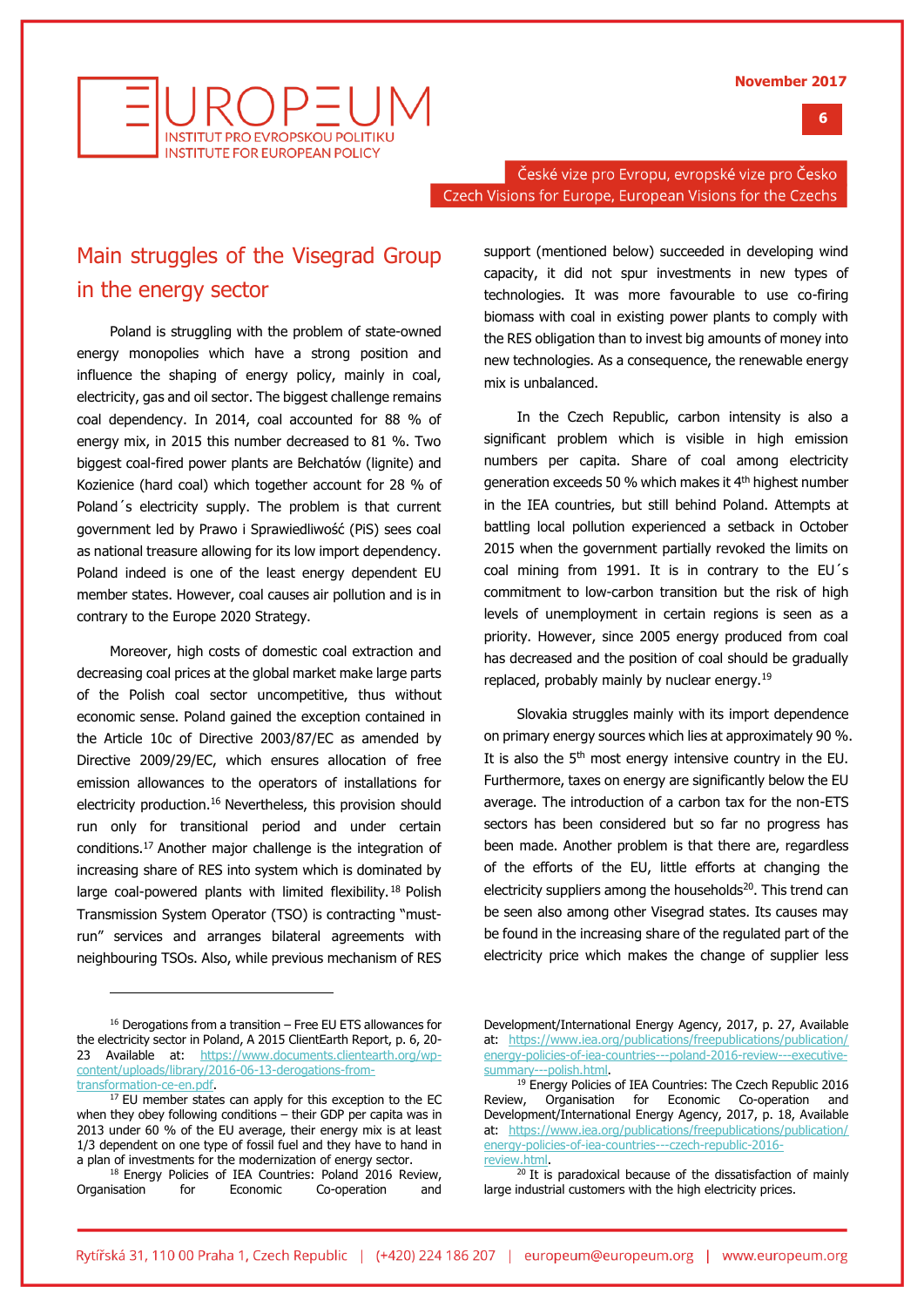



České vize pro Evropu, evropské vize pro Česko Czech Visions for Europe, European Visions for the Czechs

attractive, abusive practices of door-to-door sellers causing concerns and mistrust of people and also contracts of several years with existing contractor that don´t allow change. This leads to fading of the trade aspect from energy sector and to the question whether regulations are able to replace this. $21$ 

Hungary, similarly to Slovakia, has the main electricity generation from nuclear energy. Paks power plant has four operating reactors and Paks II is before its construction phase. This means that more than ½ of the country´s generation depends on the single nuclear power plant. Natural gas is the largest primary energy source, heavily dependent on imports. While domestic production is decreasing, electricity demand remains stable which increases the import dependency. Similarly to Poland, there is a big problem of state-owned energy monopoly. There is an unclear strategy on the future power plants, causing uncertainty for investors. As a result, the growth of RES has levelled in the recent years. Increasing regulatory uncertainty and erosion of profits in the regulated businesses causes exit of foreign-owned companies from the Hungarian energy sector.

Overall in the EU, the rapid developments of RES technologies and their falling costs have pushed down the wholesale prices of electricity, making many conventional sources unprofitable.<sup>22</sup> However, RES are not yet able to replace all the conventional sources in the EU, mostly due to their unpredictability.

## The RES support schemes and their changes

The evolution of Polish support schemes is a good example of an instable setting. Since  $2005<sup>23</sup>$  there has been a system of mandatory quotas for utilities that specified the annual quota of RES electricity and a certificate system. It

caused an unbalanced RES mix where it was more favourable to use co-firing biomass than any alternative sources. However, year 2015 was full of changes when the PiS party gained the majority in Sejm and Senate. Among others, at the end of the year the Ministry of Energy was established. PiS does not agree with the EU ETS system and almost halted the transition towards RES.<sup>24</sup>

The changes started and were driven through amending the Renewable Energy Act (from 2015) in June 2016. The so-called Amending Act introduces a new auctioning system. It introduces "tendering", i.e. selected auctioning, as the main RES support scheme. It divides auctions into groups based on the efficiency of an installation rather than the technology and it divides them also by their capacities. It means that a regulator sets reference prices for different technologies and issues tenders for particular volumes of renewable energy to be produced.

The second important act is the Act on Investments in wind power plants. It determines where new wind farms can be located. It establishes the minimum distance required between a wind farm and residential buildings, forests or national parks in ten times of the height of a wind turbine (ca. 1.5-2 km). Moreover, the new definition of a wind farm leads to an increase in property tax.

Apart from this, there are also subsidies for heating/cooling from RES, biofuels, low interest loans, guaranteed reduced prices for connection to the network etc. The PiS government believes that quota-based system favours onshore wind and has led to the increase in biomass use for co-firing. Moreover, it sees wind and solar as less stable sources. The lack of clarity around the recent legislative changes deters new investments; since 1997, the Energy Law has been novelized 60 times and grew 10-fold in length.<sup>25</sup>

 $21$  "Čo sú najpálčivejšie problémy slovenskej energetiky?", energia.sk, November 2016, Available at: [http://energia.sk/](http://energia.sk/dolezite/elektrina-a-elektromobilita/co-su-najpalcivejsie-problemy-energetiky/21771/) [dolezite/elektrina-a-elektromobilita/co-su-najpalcivejsie-problemy](http://energia.sk/dolezite/elektrina-a-elektromobilita/co-su-najpalcivejsie-problemy-energetiky/21771/)[energetiky/21771/.](http://energia.sk/dolezite/elektrina-a-elektromobilita/co-su-najpalcivejsie-problemy-energetiky/21771/)

<sup>&</sup>lt;sup>22</sup> Mainly photovoltaic installations.

<sup>&</sup>lt;sup>23</sup> Dominant since 2012.

<sup>&</sup>lt;sup>24</sup> Szulecki, Kacper, Poland's renewable energy policy mix: European influence and domestic soap opera, ResearchGate, May 2017, p. 9, Available at: [https://www.researchgate.net/](https://www.researchgate.net/publication/316740570) [publication/316740570.](https://www.researchgate.net/publication/316740570) 

<sup>&</sup>lt;sup>25</sup>Szulecki, Kacper, Poland's renewable energy policy mix: European influence and domestic soap opera, ResearchGate, May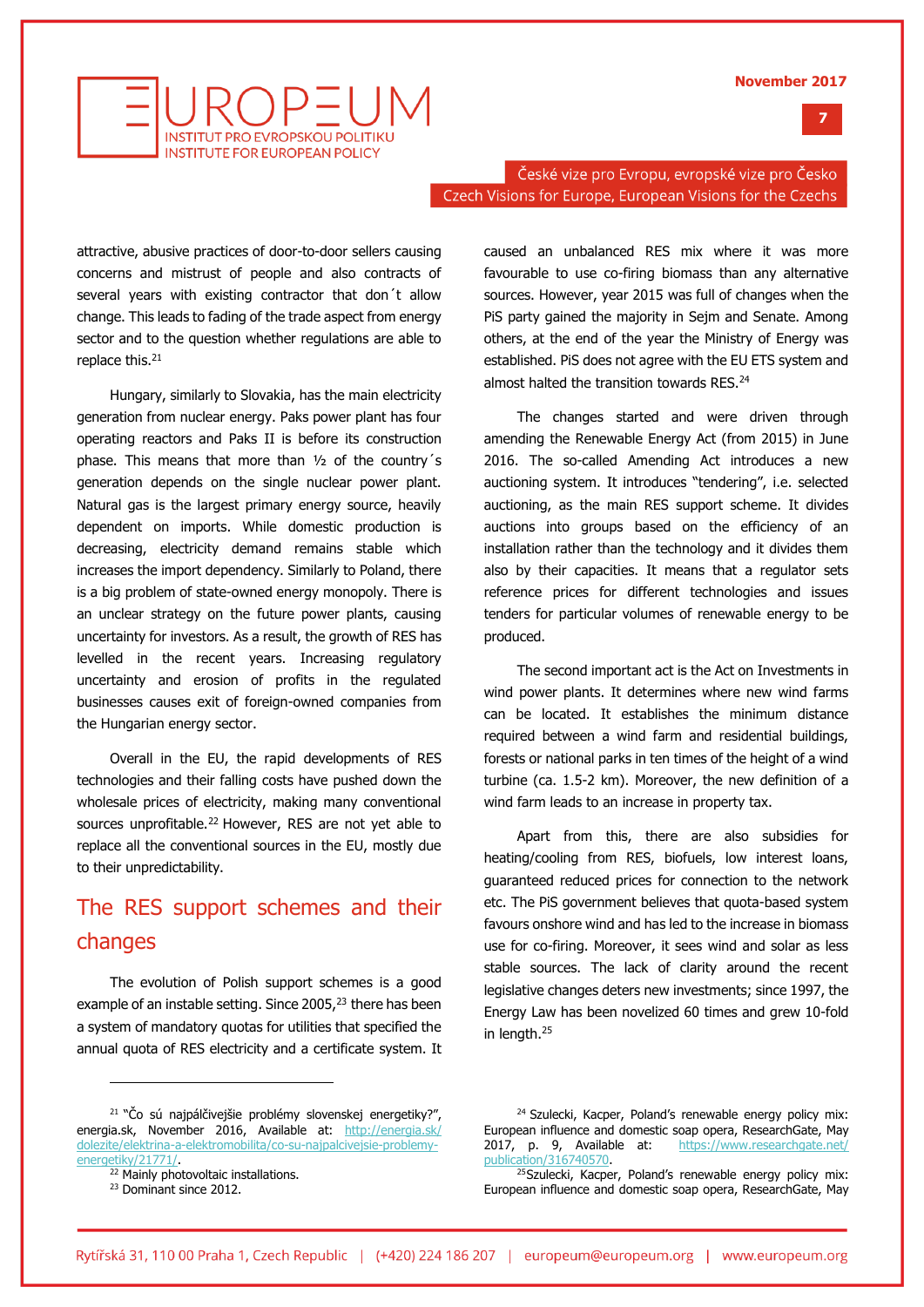



České vize pro Evropu, evropské vize pro Česko Czech Visions for Europe, European Visions for the Czechs

In the Czech Republic, the legislature changed the opposite way which shows rather difficult predictability of the system modifications. The original system of feed-in tariffs (FIT) and feed-in premiums (FIP) was replaced by the green bonuses system. Green bonuses are anchored in the Law Supporting Electricity Generation from the RES from 2005. Amount of the green bonuses is adjusted yearly for each RES. More changes in 2014 foreshadowed the decline in the new installation of RES. First of all, a multiannual programme to support biofuels in the transport sector was introduced for 2015-2020. This programme was abandoned already in 2015 with the restriction on the use of  $1<sup>st</sup>$  generation of biofuels which was agreed by the European Parliament.

The Czech Republic faces a lack of 2<sup>nd</sup> and 3<sup>rd</sup> generation biofuels that creates a question how to reach the 10.8 % RES share target in the transport sector. Another change of legislature touched mainly solar but also wind industries. In 2010, a solar tax was introduced because of the so-called solar boom. It imposed the tax of 26 % (resp. 28 % in case of green bonuses) on solar PV installations with the capacity over 30 kWp<sup>26</sup> that were commissioned between 2009 and 2010. This amendment was in force from 2011 until 2013 when it was replaced by a new one in 2014 that lowered the tax to 10 % (11 % in case of green bonuses) which applied only on solar plants commissioned in 2010. Before 2014, two thirds of subsidies for the RES were going to the solar plants. However, solar makes only 5 % of the Czech renewable energy.<sup>27</sup> In reaction to this and to the rapid decline in photovoltaic system prices, a new bill was introduced in 2013. It meant the end to FITs from the beginning of year 2014 for new capacities of RES except for hydropower. So there are no longer FITs for solar, wind and biomass.<sup>28</sup> These changes have had a very negative effect on the confidence in the government, whose unpredictability introduces uncertainty in the market.

Between 2010 and 2012 massive installation of solar panels started in Slovakia which activated the process of implementing regulations. In 2013, a development plan for small scale RES was introduced. It aims at reducing the administrative barriers and at making certain micro-regions more energy independent through diversification. In the same year, the Amendment to the Renewable Energy Act changed the FIT mechanism which since then applies only to the photovoltaic installations on houses with a maximum capacity of 30 kW. All larger installations are no longer covered by the support mechanism. FITs for all technologies were gradually reduced from 2013. In 2014, the New Energy Policy was adopted which counts on building new nuclear reactors (in Mochovce and Jaslovské Bohunice) but also increasing the capacity of Slovak hydro sources. In 2014, there was a major change in the Law Supporting Electricity Generation from the RES (from 2009) which tightened up sanctions for failing the obligations from the electricity producers. The effect of this law was that in 2015, support was denied to over 30 % of electricity producers of RES who have failed legislative and/or administrative obligations.

Carbon tax on the non-ETS sectors is now under consideration but so far without any progress. Nevertheless, with Maroš Šefčovič holding the position of the Vice-President of the European Commission in charge of the Energy Union Slovakia, is trying hard to show its best image.

Hungary´s main goal, set in its National Energy Strategy 2030 (from 2012), is to decrease energy dependency. In 2013, the government started mandating end-user prices cuts by 10 % for residential consumers that are benefiting from the universal natural gas, electricity and district heating services. Electricity prices for households are among the lowest in Europe but prices in the industrial sector are far closer to the EU average. As a matter of fact, the state-owned Hungarian Development Bank and state-

2017, p. 4, Available at: [https://www.researchgate.net/](https://www.researchgate.net/publication/316740570) [publication/316740570.](https://www.researchgate.net/publication/316740570)

<sup>&</sup>lt;sup>26</sup> Kilowatt peak.

<sup>&</sup>lt;sup>27</sup> Energy Policies of IEA Countries: The Czech Republic 2016 Review, Organisation for Economic Co-operation and Development/International Energy Agency, 2017, p.13, Available

at: [https://www.iea.org/publications/freepublications/publication/](https://www.iea.org/publications/freepublications/publication/energy-policies-of-iea-countries---czech-republic-2016-review.html) [energy-policies-of-iea-countries---czech-republic-2016](https://www.iea.org/publications/freepublications/publication/energy-policies-of-iea-countries---czech-republic-2016-review.html) [review.html.](https://www.iea.org/publications/freepublications/publication/energy-policies-of-iea-countries---czech-republic-2016-review.html)

<sup>&</sup>lt;sup>28</sup> There is a certain support for biomass in form of biogas stations – support is set on heat, plus electricity from these stations will newly be sold only at market prices.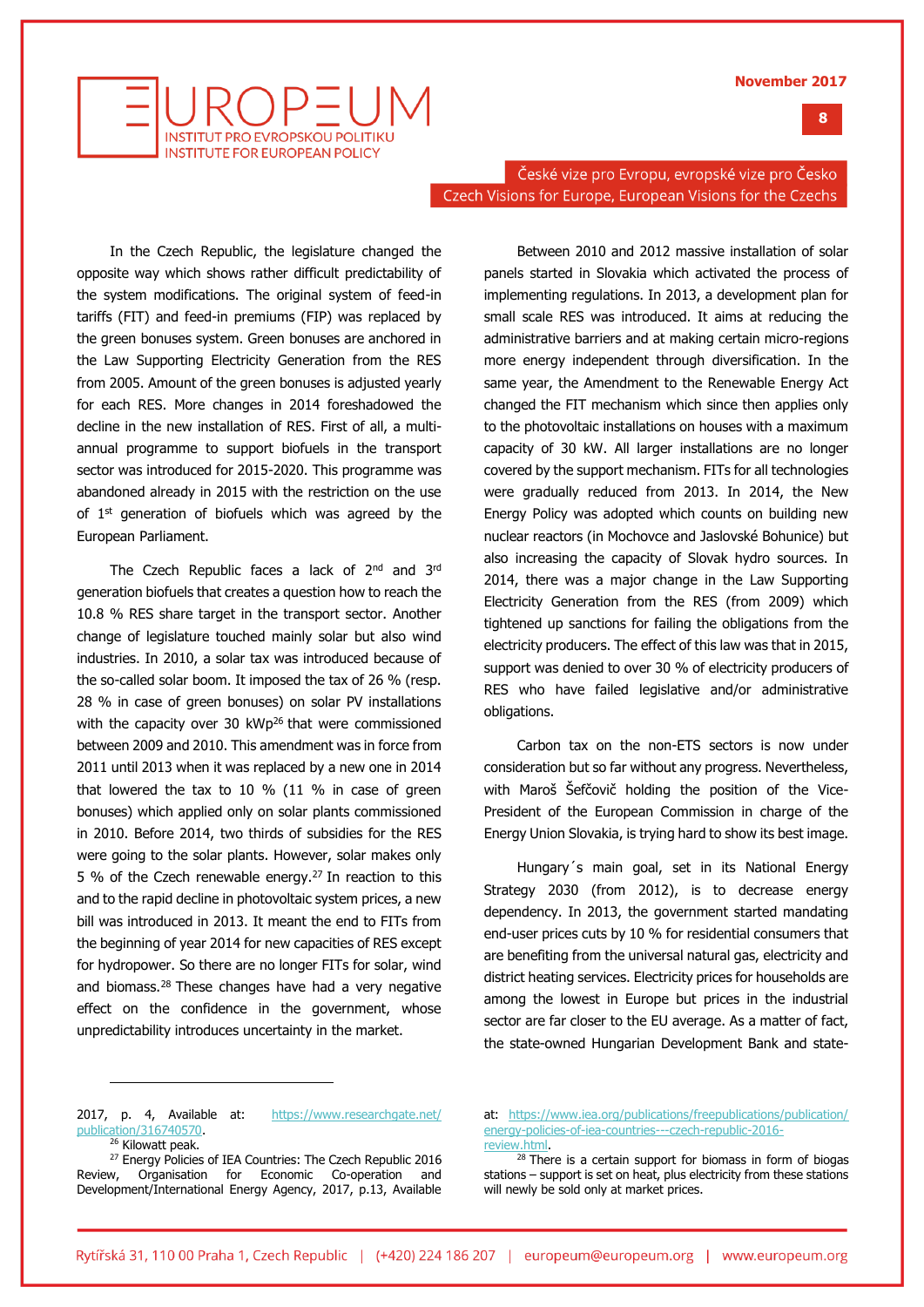



České vize pro Evropu, evropské vize pro Česko Czech Visions for Europe, European Visions for the Czechs

owned energy holding company bought privately owned gas retailers (RWE, GDFJ) and other foreign-owned retailers (E.ON, ENI) so that end-users have no other option other than being supplied by the state-owned supplier. In the electricity sector, electricity is supplied at regulated prices by three universal service providers – RWE, E.ON and ENKSZ. <sup>29</sup> This creates an unprofitable market segment because the set level fails to recover the full costs.

Year 2016 meant a significant change for the wind farms, comparable to Poland. An Amendment to the Energy Law established a new regulation to limit installations of new wind capacities. It bans building wind farms within a 12 km radius of populated areas. This significantly hinders the penetration of wind energy which will make it more difficult for Hungary to reach its Europe 2020 Strategy Targets.

### Conclusion and recommendations

- Frequent changes in RES support schemes caused decreasing trust in governments which is crucial for higher investments and stable business environment that can be attractive also for the foreign investors.
- Adjustments of legislatures of RES are necessary, especially because of very rapid changes in this field (e.g. the fast drop in the prices of photovoltaic installations) but states should always avoid radical changes. They should involve possibility of moderate yearly support prices adjustment directly to the legislature and not to scare investors with often radical ad-hoc amendments.
- The use of RES is a relatively new phenomenon pushed forward by the EU and some international organisations<sup>30</sup> and it is natural to experience trials and errors. Nevertheless, states should keep in mind the

<sup>29</sup> Energy Policies of IEA Countries: Hungary 2017 Review, Organisation for Economic Co-operation and Development/International Energy Agency, 2017, p. 83, Available at: [https://www.iea.org/publications/freepublications/publication/](https://www.iea.org/publications/freepublications/publication/EnergyPoliciesofIEACountriesHungary2017Review.pdf) [EnergyPoliciesofIEACountriesHungary2017Review.pdf.](https://www.iea.org/publications/freepublications/publication/EnergyPoliciesofIEACountriesHungary2017Review.pdf)

j

urgency of climate change and not take regulations and targets purely as orders from the EU that have to be fulfilled.

- The Visegrad Group foresees the future in a nuclearcoal-green scenario. However, its options in RES are so far limited, therefore it is not likely the V4 would give up on coal without other stable source substituting the volatility of RES. Nuclear energy is thus often mentioned as the possible capacity mechanism.<sup>31</sup> (An often discussed alternative is energy accumulation. Mostly used is pumped-storage hydroelectricity that represents about 99 % of energy accumulation but it demands often high capital costs and has limited options of suitable locations. The one remaining percent is represented by hydrogen which struggles with low-efficiency, CAES  $32$  that is not in commercialization phase yet and batteries that on today´s levels are not able to provide a long-term storage.<sup>33</sup>)
- States should gradually cover also non-ETS sectors (buildings, transport, agriculture, and waste) in their regulation schemes. The 2030 Climate and Energy Framework foresees a reduction of emissions from the non-ETS sectors by 30 %.
- Renewable energy policies should focus on various sources and new technologies and thus limit the risk of an unbalanced RES mix.
- Especially for Poland, tax should reinforce the government´s subsidy programmes to move towards district heating.
- The Czech Republic should consider auctioning or quota obligations and co-operation mechanisms for the RES support schemes.

The UN, IEA, World Bank, etc.

<sup>&</sup>lt;sup>31</sup> Poland is the only Visegrad state without a nuclear power plant (post-Chernobyl referendum agreed to exit construction of

the nuclear power plant in Żarnowiec), but its plan is to have one in operation between 2021-2022. Poland also participates in the development of the [Visaginas Nuclear Power Plant](https://en.wikipedia.org/wiki/Visaginas_Nuclear_Power_Plant) in Lithuania. <sup>32</sup> Compressed air energy storage.

<sup>&</sup>lt;sup>33</sup> Technology Roadmap – Energy Storage, OECD/IEA, 2014, p. 19, Available at: [https://www.iea.org/publications/](https://www.iea.org/publications/freepublications/publication/TechnologyRoadmapEnergystorage.pdf) [freepublications/publication/TechnologyRoadmapEnergystorage.p](https://www.iea.org/publications/freepublications/publication/TechnologyRoadmapEnergystorage.pdf) [df.](https://www.iea.org/publications/freepublications/publication/TechnologyRoadmapEnergystorage.pdf)